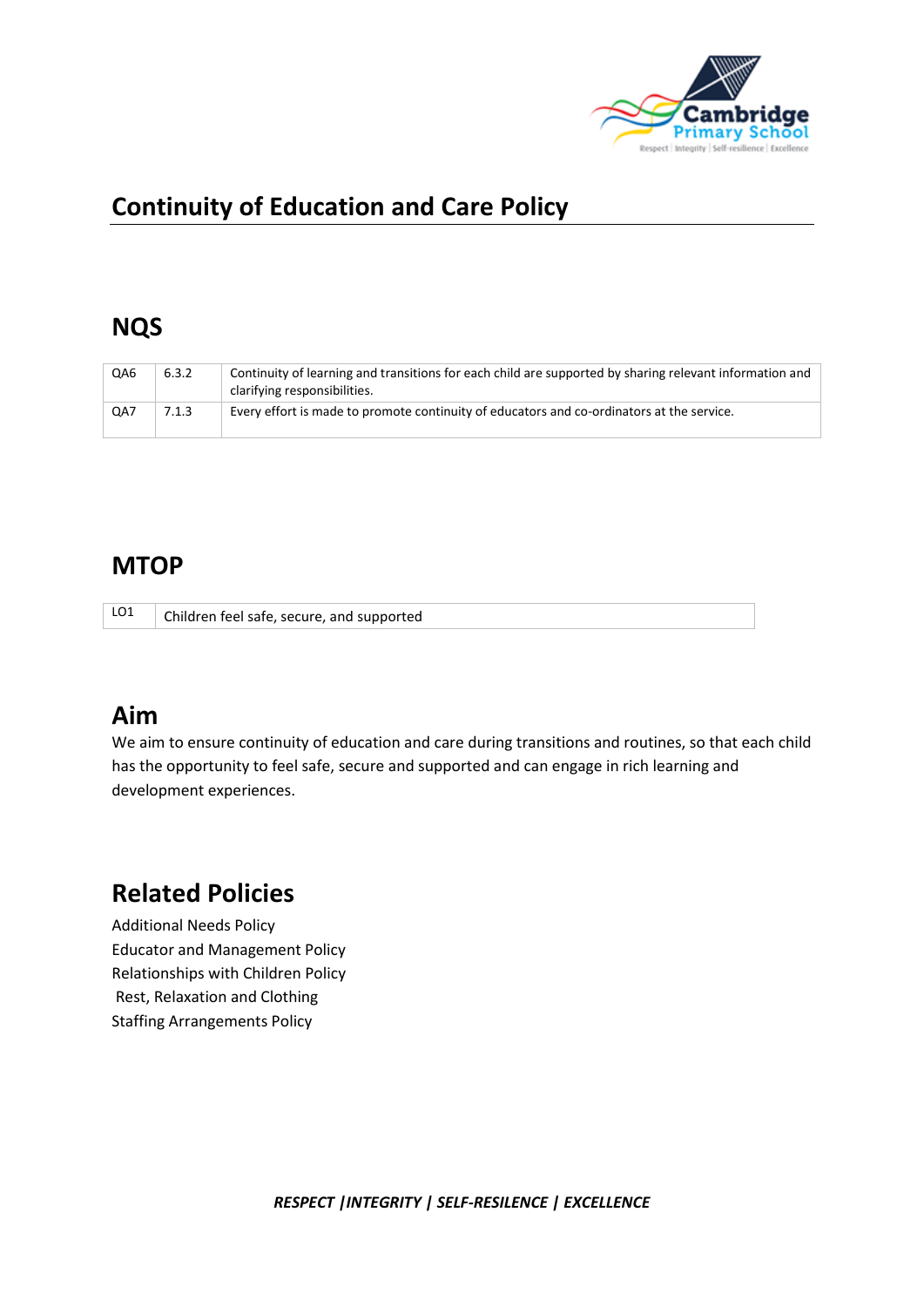

## **Implementation**

To support effective continuity of education and care between settings, the Nominated Supervisor will:

- ensure casual or relief educators, volunteers and work experience students complete an induction process similar to that for permanent staff (see Educator and Management Policy) so they can become familiar with:
	- o the service environment, staff and needs of children
	- o Receive copies or have access to service policies and procedures, relevant legislation, Staff Handbook, Code of Conduct, Service philosophy and their position description.
- Draw on the same casual staff and volunteers, and on the same day each week where possible, so they can develop positive and meaningful relationships with the children and their families.
- Implement rosters and staffing arrangements which provide children and families with familiar educators with whom they can develop supportive and trusting relationships during their time at the Service.
- Inform families and children of any changes to staffing before they occur where possible. Notification may be via the Service newsletter, email, and note or on the Service noticeboard.
- Encourage casual educators, volunteers and work experience students, as well as permanent staff, to display a photo of themselves with an introductory paragraph to help children and their families identify and get to know them.
- Regularly remind educators about the importance of maintaining continuity of education and care practices between settings, for example between the home and service setting.
- Ensure where possible that routines and transitions have the flexibility to accommodate each child's needs.

Educators will:

• Communicate with each other during the day about the children's experiences and information shared by families, especially where they are rostered on different shifts. This may be verbal or through the use of a room diary, and will include information on the attendance or nonattendance of children at the service.

*RESPECT |INTEGRITY | SELF-RESILENCE | EXCELLENCE*